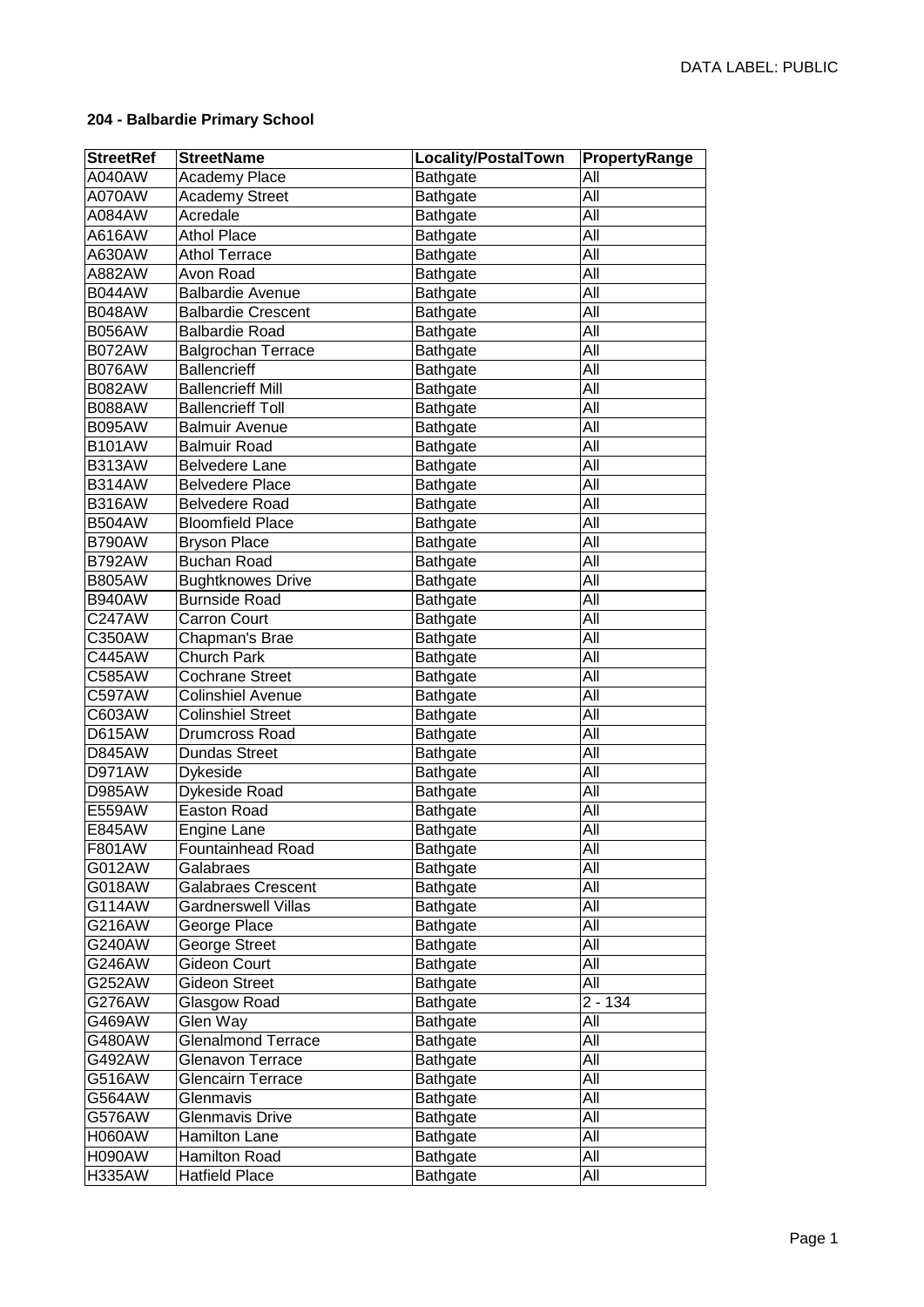## **204 - Balbardie Primary School**

| <b>StreetRef</b> | <b>StreetName</b>              | Locality/PostalTown | PropertyRange |
|------------------|--------------------------------|---------------------|---------------|
| <b>H441AW</b>    | <b>Helenslee Cottages</b>      | Bathgate            | All           |
| <b>H522AW</b>    | <b>High Street</b>             | Bathgate            | All           |
| <b>H585AW</b>    | <b>Hill Crescent</b>           | Bathgate            | All           |
| <b>H630AW</b>    | Hillhouse Avenue               | Bathgate            | All           |
| <b>H864AW</b>    | <b>Hopetoun Street</b>         | Bathgate            | All           |
| <b>1857AW</b>    | <b>Irvine Crescent</b>         | Bathgate            | All           |
| <b>J250AW</b>    | <b>Jarvey Street</b>           | Bathgate            | All           |
| <b>K320AW</b>    | <b>Kew Gardens</b>             | Bathgate            | All           |
| <b>K414AW</b>    | <b>King Street</b>             | Bathgate            | All           |
| <b>L396AW</b>    | Limefield                      | <b>Bathgate</b>     | Āll           |
| <b>L647AW</b>    | <b>Livery Street</b>           | Bathgate            | All           |
| <b>L927AW</b>    | <b>Lothian Street</b>          | Bathgate            | All           |
| M018LW           | Macnab Court                   | Bathgate            | All           |
| M036AW           | Main Street                    | Bathgate            | All           |
| M236AW           | <b>Mansefield Court</b>        | Bathgate            | All           |
| M238AW           | Mansefield Grove               | <b>Bathgate</b>     | All           |
| M240AW           | <b>Mansefield Street</b>       | Bathgate            | All           |
| M294AW           | <b>Marjoribanks Street</b>     | Bathgate            | $15 - 75$     |
| M294AW           | <b>Marjoribanks Street</b>     | Bathgate            | 44 - 72       |
| M318AW           | Marmion Road                   | Bathgate            | All           |
| <b>M344RW</b>    | Mavis Bank                     | Bathgate            | All           |
| M344TW           | <b>Mavisbank Gardens</b>       | Bathgate            | All           |
| <b>M534AW</b>    | <b>Mid Street</b>              | Bathgate            | All           |
| <b>M610AW</b>    | <b>Mill Court</b>              | Bathgate            | All           |
| <b>M624AW</b>    | Mill Road                      | Bathgate            | All           |
| <b>M666AW</b>    | Millburn Road                  | Bathgate            | All           |
| M702AW           | Millhaugh Lane                 | Bathgate            | All           |
| <b>M716AW</b>    | Monkland Road                  | Bathgate            | All           |
| M864AW           | Muir Road                      | Bathgate            | All           |
| <b>N455AW</b>    | <b>Newlands Court</b>          | Bathgate            | All           |
| <b>N676AW</b>    | North Bridge Street            | <b>Bathgate</b>     | All           |
| <b>N679AW</b>    | North Bridge Street Lane       | <b>Bathgate</b>     | All           |
| <b>N835AW</b>    | Northbank Cottages             | <b>Bathgate</b>     | All           |
| <b>P480AW</b>    | <b>Petershill Gardens</b>      | <b>Bathgate</b>     | All           |
| <b>R016AW</b>    | Race Road                      | Bathgate            | All           |
| <b>R804AW</b>    | Rosemount                      | Bathgate            | All           |
| <b>R806AW</b>    | <b>Rosemount Court</b>         | <b>Bathgate</b>     | All           |
| <b>S015AW</b>    | School Lane                    | Bathgate            | All           |
| S306AW           | South Bridge Street            | <b>Bathgate</b>     | Evens         |
| S329AW           | South Loch Park                | Bathgate            | All           |
| <b>S407AW</b>    | Speyside House (Jarvey Street) | Bathgate            | All           |
| <b>S947AW</b>    | Sunnyside Avenue               | Bathgate            | All           |
| T320AW           | The Glen                       | Bathgate            | All           |
| T323AW           | The Green                      | Bathgate            | All           |
| T711AW           | Torphichen Road                | Bathgate            | All           |
| <b>T747AW</b>    | Torphichen Street              | Bathgate            | All           |
| T855AW           | <b>Traprain Crescent</b>       | Bathgate            | All           |
| T909AW           | <b>Turner Street</b>           | Bathgate            | All           |
| U168AW           | <b>Union Road</b>              | <b>Bathgate</b>     | All           |
| <b>V833AW</b>    | <b>Violet Bank</b>             | Bathgate            | All           |
| W094AW           | <b>Waverley Place</b>          | Bathgate            | All           |
| <b>W096AW</b>    | <b>Waverley Street</b>         | Bathgate            | All           |
| W104AW           | <b>Weaver Place</b>            | Bathgate            | All           |